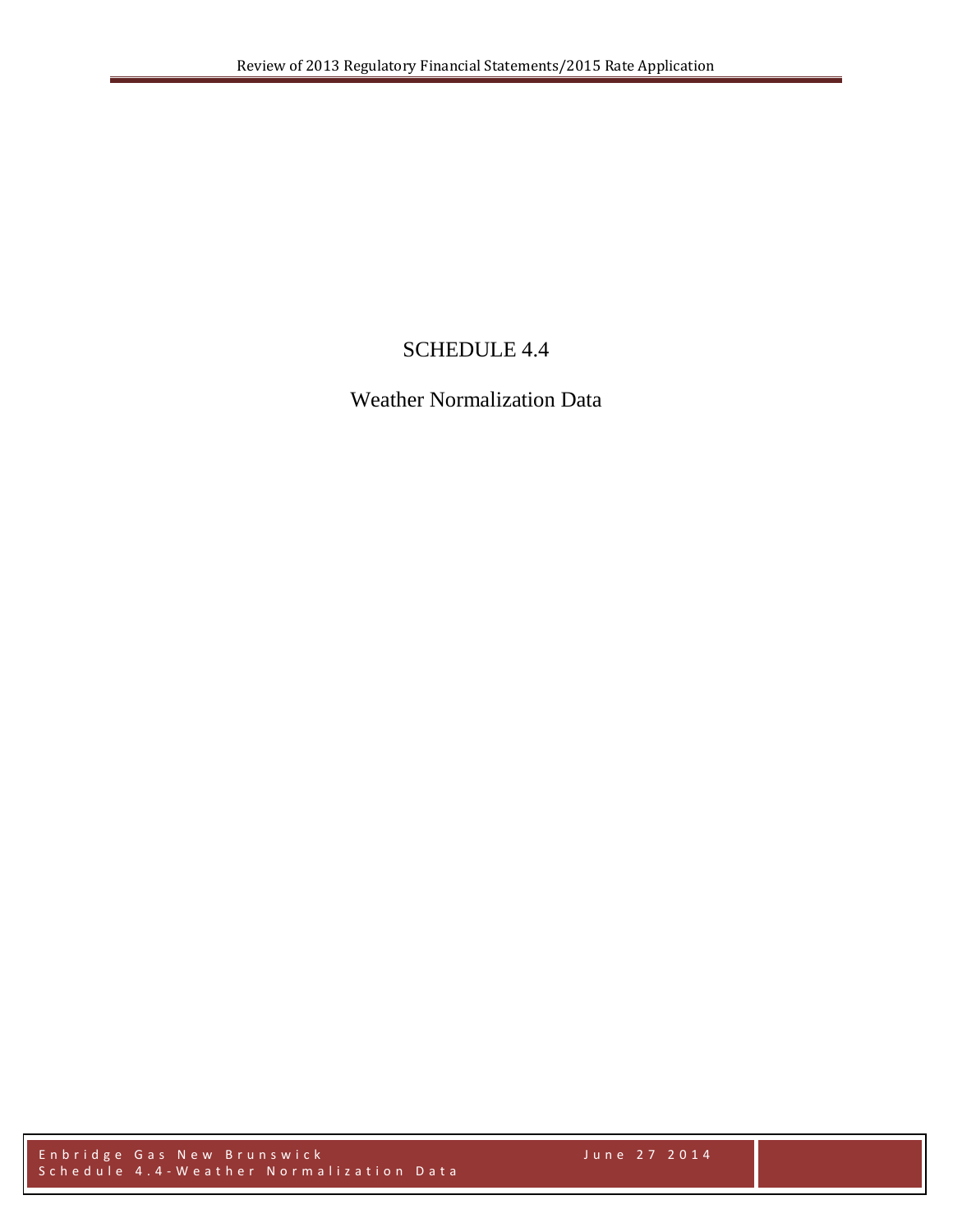## **Table 1 - Degree Days**

## **2013 Degree Days**

| Fredericton          | Jan     | Feb     | Mar      | Apr    | May     | Jun            | Jul  | Aug            | Sep                      | Oct    | Nov    | Dec        | Total    |
|----------------------|---------|---------|----------|--------|---------|----------------|------|----------------|--------------------------|--------|--------|------------|----------|
| Actual               | 824.50  | 666.60  | 549.60   | 392.60 | 195.30  | $\blacksquare$ |      | $\blacksquare$ | ۰.                       | 302.00 | 513.10 | 800.60     | 4,244.30 |
| Normal               | 855.00  | 721.00  | 624.00   | 379.00 | 202.00  |                |      |                | ٠                        | 283.00 | 443.00 | 677.00     | 4,184.00 |
| Colder/(Warmer)      | (30.50) | (54.40) | (74.40)  | 13.60  | (6.70)  | $\blacksquare$ |      | $\blacksquare$ | $\sim$                   | 19.00  | 70.10  | 123.60     | 60.30    |
| % Variance of Normal | $-3.6%$ | $-7.5%$ | $-11.9%$ | 3.6%   | $-3.3%$ | 0.0%           | 0.0% | 0.0%           | 0.0%                     | 6.7%   | 15.8%  | 18.3%      | 1.4%     |
| Moncton              | Jan     | Feb     | Mar      | Apr    | May     | Jun            | Jul  | Aug            | Sep                      | Oct    | Nov    | Dec        | Total    |
| Actual               | 815.10  | 673.70  | 582.20   | 412.00 | 214.00  | ٠              |      |                | $\sim$                   | 302.20 | 501.10 | 771.80     | 4,272.10 |
| Normal               | 819.00  | 700.00  | 620.00   | 403.00 | 218.00  |                |      |                | $\overline{\phantom{a}}$ | 276.00 | 449.00 | 646.00     | 4,131.00 |
| Colder/(Warmer)      | (3.90)  | (26.30) | (37.80)  | 9.00   | (4.00)  | ٠              |      | $\blacksquare$ | $\overline{\phantom{a}}$ | 26.20  | 52.10  | 125.80     | 141.10   |
| % Variance of Normal | $-0.5%$ | $-3.8%$ | $-6.1%$  | 2.2%   | $-1.8%$ | 0.0%           | 0.0% | 0.0%           | 0.0%                     | 9.5%   | 11.6%  | 19.5%      | 3.4%     |
| Saint John           | Jan     | Feb     | Mar      | Apr    | May     | Jun            | Jul  | Aug            | Sep                      | Oct    | Nov    | <b>Dec</b> | Total    |
| Actual               | 781.60  | 655.30  | 564.90   | 425.80 | 252.50  | $\blacksquare$ |      |                | ÷.                       | 304.20 | 498.20 | 742.00     | 4,224.50 |
| Normal               | 834.00  | 717.00  | 654.00   | 409.00 | 211.00  |                |      |                | $\blacksquare$           | 280.00 | 461.00 | 665.00     | 4,231.00 |
| Colder/(Warmer)      | (52.40) | (61.70) | (89.10)  | 16.80  | 41.50   |                |      | ۰              | ٠                        | 24.20  | 37.20  | 77.00      | (6.50)   |
| % Variance of Normal | $-6.3%$ | $-8.6%$ | $-13.6%$ | 4.1%   | 19.7%   | 0.0%           | 0.0% | 0.0%           | 0.0%                     | 8.6%   | 8.1%   | 11.6%      | $-0.2%$  |
| Combined             | Jan     | Feb     | Mar      | Apr    | May     | Jun            | Jul  | Aug            | Sep                      | Oct    | Nov    | <b>Dec</b> | Total    |
| Actual               | 807.07  | 665.20  | 565.57   | 410.13 | 220.60  |                |      |                | ۰.                       | 302.80 | 504.13 | 771.47     | 4,246.97 |
| Normal               | 836.00  | 712.67  | 632.67   | 397.00 | 210.33  |                |      |                | $\blacksquare$           | 279.67 | 451.00 | 662.67     | 4,182.00 |
| Colder/(Warmer)      | (28.93) | (47.47) | (67.10)  | 13.13  | 10.27   |                |      |                | $\overline{\phantom{a}}$ | 23.13  | 53.13  | 108.80     | 64.97    |
| % Variance of Normal | $-3.5%$ | $-6.7%$ | $-10.6%$ | 3.3%   | 4.9%    | 0.0%           | 0.0% | 0.0%           | 0.0%                     | 8.3%   | 11.8%  | 16.4%      | 1.6%     |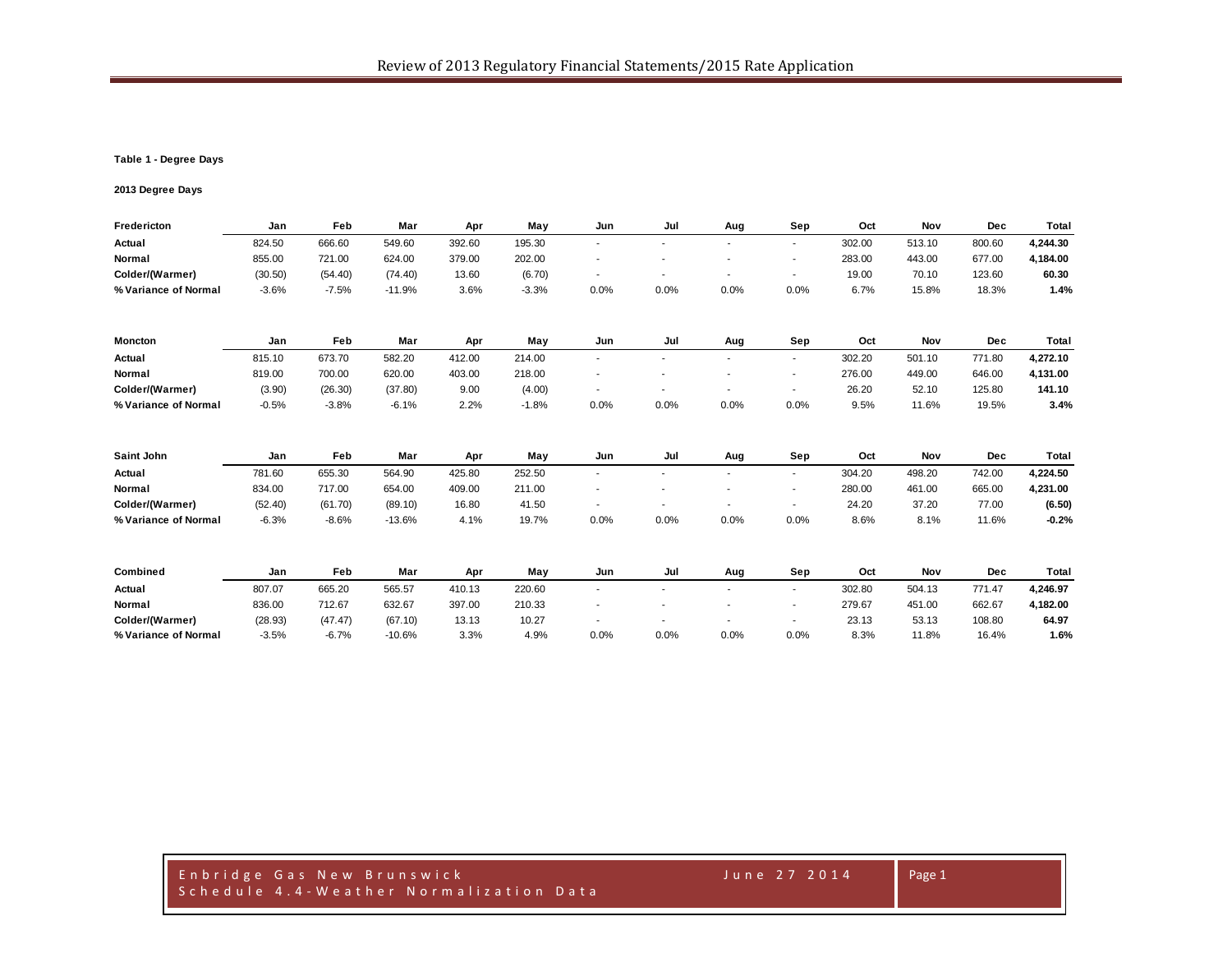### **Table 2 – Weather-normalized Throughput and Revenue for 2013**

| 2013 GJ's               | Jan            | Feb                       | Mar                      | Apr             | May         | Jun            | Jul                     | Aug                      | Sep                      | Oct                 | Nov          | Dec          | Total       |
|-------------------------|----------------|---------------------------|--------------------------|-----------------|-------------|----------------|-------------------------|--------------------------|--------------------------|---------------------|--------------|--------------|-------------|
| <b>SGS</b>              | 169.553.0      | 147.980.6                 | 119.481.5                | 84.102.7        | 41.877.1    | 25,951.8       | 18.467.8                | 20,841.2                 | 31,625.8                 | 40,608.7            | 86.267.7     | 145.214.0    | 931,971.9   |
| <b>MGS</b>              | 177,974.2      | 156,778.8                 | 122,095.3                | 82,055.7        | 40,544.3    | 29,552.7       | 21,357.5                | 21,725.5                 | 28,451.9                 | 42,989.3            | 93,399.0     | 149,441.2    | 966,365.4   |
| <b>LGS</b>              | 181,657.4      | 167.115.4                 | 138,230.9                | 94,051.5        | 50,954.4    | 40,341.8       | 37,565.7                | 41,502.9                 | 41,923.8                 | 67,873.1            | 118,457.7    | 172,815.4    | 1,152,490.0 |
| <b>CGS</b>              | 160,749.9      | 129, 173.1                | 120,510.9                | 90,085.5        | 68,853.5    | 50,639.7       | 45,757.0                | 42,868.7                 | 49,287.0                 | 67,935.6            | 113,762.5    | 160,530.1    | 1,100,153.5 |
| <b>ICGS</b>             | 280,461.3      | 248,053.0                 | 250,441.2                | 224,610.5       | 176,248.5   | 113,921.5      | 128,026.5               | 128,281.2                | 120,481.0                | 170,669.8           | 233,650.0    | 275,667.4    | 2,350,511.9 |
| <b>OPS</b>              |                | 1.2                       |                          | 53.5            | 7,156.7     | 8,876.2        | 7,165.7                 | 4,808.7                  | 8,042.6                  | 8,549.0             | 6,434.8      | 0.1          | 51,088.5    |
|                         | 970,395.8      | 849,102.1                 | 750,759.8                | 574,959.4       | 385,634.5   | 269,283.7      | 258,340.2               | 260,028.2                | 279,812.1                | 398,625.5           | 651,971.7    | 903,668.2    | 6,552,581.2 |
|                         |                |                           |                          |                 |             |                |                         |                          |                          |                     |              |              |             |
| 2013 WN GJ's (Adjusted) | Jan            | Feb                       | Mar                      | Apr             | May         | Jun            | Jul                     | Aug                      | Sep                      | Oct                 | Nov          | Dec          | Total       |
| <b>SGS</b>              | 176.872.4      | 152,338.7                 | 134, 182.2               | 81.792.0        | 40,262.6    | 25,951.8       | 18.467.8                | 20,841.2                 | 31,625.8                 | 36,234.5            | 79,593.7     | 123,715.2    | 921,877.9   |
| <b>MGS</b>              | 181,378.1      | 163,461.0                 | 139, 198.1               | 79,432.2        | 38,971.1    | 29,552.7       | 21,357.5                | 21,725.5                 | 28,451.9                 | 40,833.7            | 86,000.3     | 129,790.7    | 960,152.8   |
| LGS                     | 184,818.8      | 173.966.9                 | 158,539.4                | 91.943.4        | 49,649.4    | 40,341.8       | 37.565.7                | 41,502.9                 | 41,923.8                 | 64,866.4            | 109,657.2    | 149,878.6    | 1,144,654.3 |
| <b>CGS</b>              | 162,441.6      | 134,087.8                 | 132,371.6                | 88,184.3        | 66,827.9    | 50,639.7       | 45,757.0                | 42,868.7                 | 49,287.0                 | 66,534.2            | 105,602.3    | 145, 127.5   | 1,089,729.6 |
| <b>ICGS</b>             | 284,602.0      | 255,845.6                 | 262,362.0                | 221,925.1       | 174,659.5   | 113,921.5      | 128,026.5               | 128,281.2                | 120,481.0                | 167,128.6           | 223,788.3    | 258,998.2    | 2,340,019.5 |
| <b>OPS</b>              |                | 1.2                       |                          | 60.3            | 7,152.0     | 8,876.2        | 7,165.7                 | 4,808.7                  | 8,042.6                  | 8,544.0             | 6,423.2      | 0.1          | 51,074.0    |
|                         | 990,112.9      | 879,701.2                 | 826,653.3                | 563,337.3       | 377,522.5   | 269,283.7      | 258,340.2               | 260,028.2                | 279,812.1                | 384,141.4           | 611,065.0    | 807,510.3    | 6,507,508.1 |
|                         |                |                           |                          |                 |             |                |                         |                          |                          |                     |              |              |             |
| Difference in GJ's      | Jan            | Feb                       | Mar                      | Apr             | May         | Jun            | Jul                     | Aug                      | Sep                      | Oct                 | Nov          | Dec          | Total       |
| SGS                     | 7,319.4        | 4,358.1                   | 14,700.7                 | (2,310.7)       | (1,614.5)   |                |                         |                          |                          | (4, 374.2)          | (6,674.0)    | (21, 498.8)  | (10,094.0)  |
| <b>MGS</b>              | 3,403.9        | 6,682.2                   | 17.102.8                 | (2,623.5)       | (1, 573.2)  |                |                         |                          |                          | (2, 155.6)          | (7, 398.7)   | (19,650.5)   | (6, 212.6)  |
| LGS                     | 3,161.4        | 6,851.5                   | 20,308.5                 | (2, 108.1)      | (1,305.0)   |                |                         |                          |                          | (3,006.7)           | (8,800.5)    | (22, 936.8)  | (7, 835.7)  |
| <b>CGS</b>              | 1,691.7        | 4,914.7                   | 11,860.7                 | (1,901.2)       | (2,025.6)   |                |                         |                          | $\overline{\phantom{a}}$ | (1,401.4)           | (8, 160.2)   | (15, 402.6)  | (10, 423.9) |
| <b>ICGS</b>             | 4,140.7        | 7,792.6                   | 11,920.8                 | (2,685.4)       | (1,589.0)   |                |                         |                          | $\overline{\phantom{a}}$ | (3, 541.2)          | (9,861.7)    | (16, 669.2)  | (10, 492.4) |
| <b>OPS</b>              | $\blacksquare$ | $\overline{\phantom{a}}$  | $\overline{\phantom{a}}$ | 6.8             | (4.7)       |                |                         | $\overline{\phantom{a}}$ | $\overline{\phantom{a}}$ | (5.0)               | (11.6)       | $\sim$       | (14.5)      |
|                         | 19,717.1       | 30,599.1                  | 75,893.5                 | (11, 622.1)     | (8, 112.0)  | $\overline{a}$ | $\sim$                  | $\blacksquare$           | $\blacksquare$           | (14, 484.1)         | (40, 906.7)  | (96, 157.9)  | (45,073.1)  |
|                         |                |                           |                          |                 |             |                |                         |                          |                          |                     |              |              |             |
| 2013 Revenue            | Jan            | Feb                       | Mar                      | Apr             | May         | Jun            | Jul                     | Aug                      | Sep                      | Oct                 | Nov          | Dec          | Total       |
| SGS                     | \$2.094.260    | 1,886,017<br>\$           | 1,557,548<br>- \$        | $$1,142,421$ \$ | 649,494 \$  | 471,453 \$     | 368,219 \$              | 401,924 \$               | 529,352 \$               | 634,612 \$          | 1,169,533 \$ | 1,938,464 \$ | 12,843,297  |
| <b>MGS</b>              | 1,818,276      | 1,651,121                 | 1,370,588                | 979,559         | 510,694     | 387,063        | 293,810                 | 357,641                  | 454,309                  | 647,830             | 1,300,457    | 1,958,144    | 11,729,492  |
| LGS                     | 1,071,850      | 1,034,955                 | 913,145                  | 656,939         | 364,403     | 259,804        | 213,456                 | 273,596                  | 364,901                  | 565,516             | 966,162      | 1,330,815    | 8,015,542   |
| <b>CGS</b>              | 686,805        | 529,830                   | 521,467                  | 440,220         | 176,435     | 160,493        | 151,724                 | 164,942                  | 307,659                  | 396,175             | 615,066      | 790,888      | 4,941,704   |
| <b>ICGS</b>             | 673,661        | 622,353                   | 626,134                  | 585,238         | 327,900     | 295,955        | 302,252                 | 330,580                  | 494,247                  | 604,477             | 761,656      | 853,938      | 6,478,391   |
| <b>OPS</b>              | 700            | 7,323                     | 750                      | 923             | 23,791      | 29,327         | 23,820                  | 19,556                   | 32,200                   | 34,180              | 25,913       | 750          | 199,233     |
|                         |                | \$ 6.345.552 \$ 5.731.599 | 4.989.632<br>\$.         | \$3.805.300     | \$2.052.717 |                | \$1.604.095 \$1.353.281 | .548.239<br>\$.          | \$ 2.182,668             | 2.882.790 \$<br>-\$ | 4.838.787 \$ | 6.872.999    | 44.207.659  |